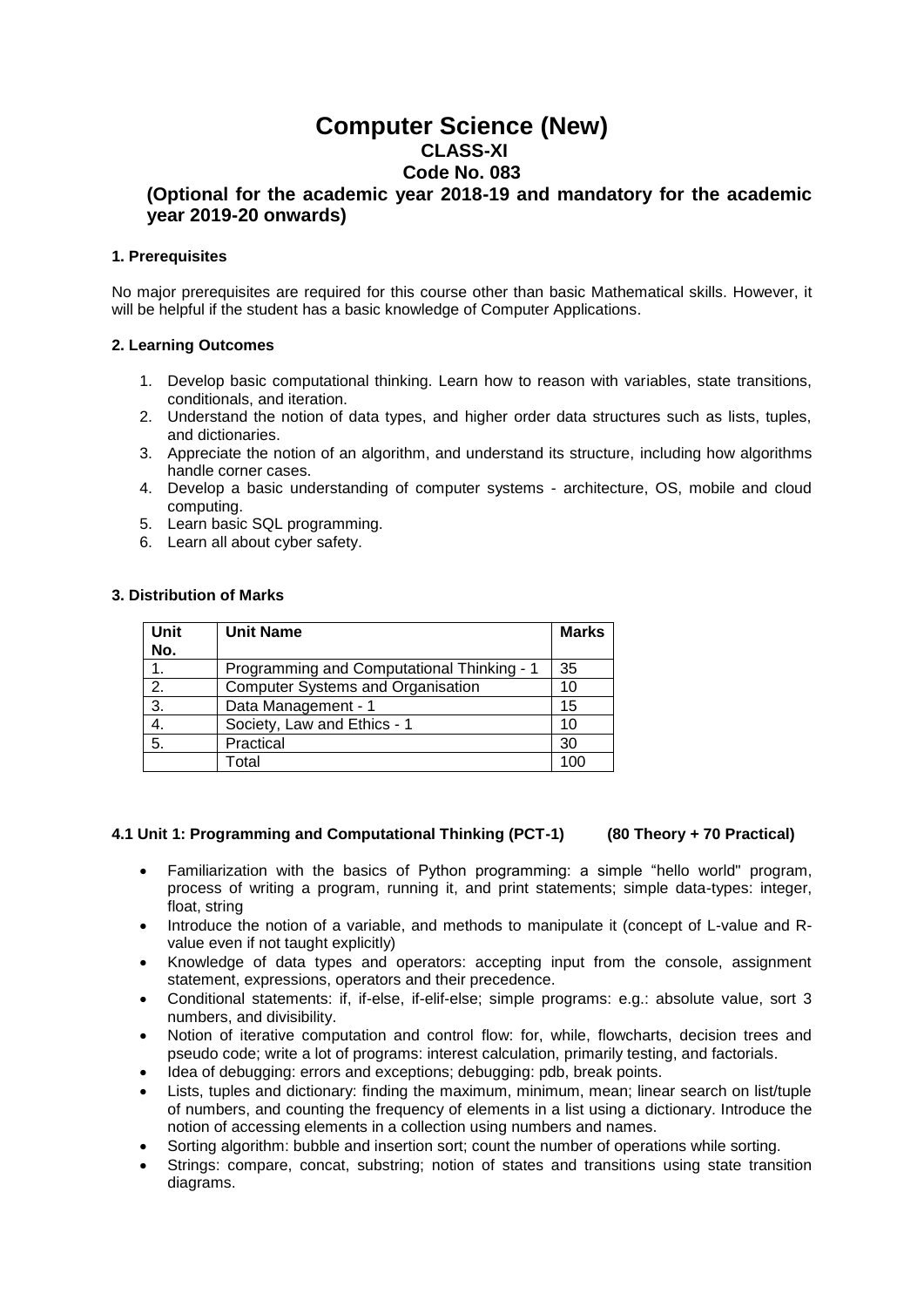# **4.2. Unit 2: Computer Systems and Organisation (CSO) (20 Theory + 6 Practical)**

- Basic computer organisation: description of a computer system and mobile system, CPU, memory, hard disk, I/O, battery, power.
- Types of software: application, OS, utility, libraries.
- Language of Bits: bit, byte, MB, GB, TB, and PB.
- Boolean logic: OR, AND, NAND, NOR, XOR, NOT, truth tables, De Morgan's laws
- Information representation: numbers in base 2, 8, 16, unsigned integers, binary addition
- Strings: ASCII, UTF8, UTF32, ISCII (Indian script code)
- Execution of a program: basic flow of compilation program  $\rightarrow$  binary  $\rightarrow$  execution
- Interpreters (process one line at a time), difference between a compiler and an interpreter
- Running a program: Notion of an operating system, how an operating system runs a program, idea of loading, operating system as a resource manager.
- Concept of cloud computers, cloud storage (public/private), and brief introduction to parallel computing.

# **4.3. Unit 3: Data Management (DM-1) (30 Theory+ 24 Practical)**

- Relational databases: idea of a database and the need for it, relations, keys, primary key, foreign key; use SQL commands to create a table, keys, foreign keys; insert/delete an entry, delete a table.
- SQL commands: select, project, and join; indexes, and a lot of in-class practice.
- Basics of NoSQL databases Mongo DB.

# **4.4. Unit 4: Society, Law and Ethics (SLE-1) - Cyber safety (10 Theory)**

- Cyber safety: safely browsing the web, identity protection, confidentiality, social networks, cyber trolls and bullying
- Appropriate usage of social networks: spread of rumours, and common social networking sites (Twitter, LinkedIn, and Facebook) and specific usage rules.
- Safely accessing web sites: adware, malware, viruses, Trojans
- Safely communicating data: secure connections, eavesdropping, phishing and identity verification.

## **5. Practical**

| S.No. | <b>Unit Name</b>                                                                                                     | Marks (Total=30) |  |
|-------|----------------------------------------------------------------------------------------------------------------------|------------------|--|
| 1.    | Lab Test (12 marks)                                                                                                  |                  |  |
|       | Python program (60% logic + 20% documentation + 20% code   8<br>quality)                                             |                  |  |
|       | SQL program (at least 4 queries)                                                                                     |                  |  |
| 2.    | Report File + viva (10 marks)                                                                                        |                  |  |
|       | Report file: Minimum 20 Python programs and 8 SQL commands                                                           |                  |  |
|       | Viva voce (based on the report file)                                                                                 |                  |  |
| 3.    | Project (that uses most of the concepts that have been learnt)<br>(See CS-XII for the rules regarding the projects). | 8                |  |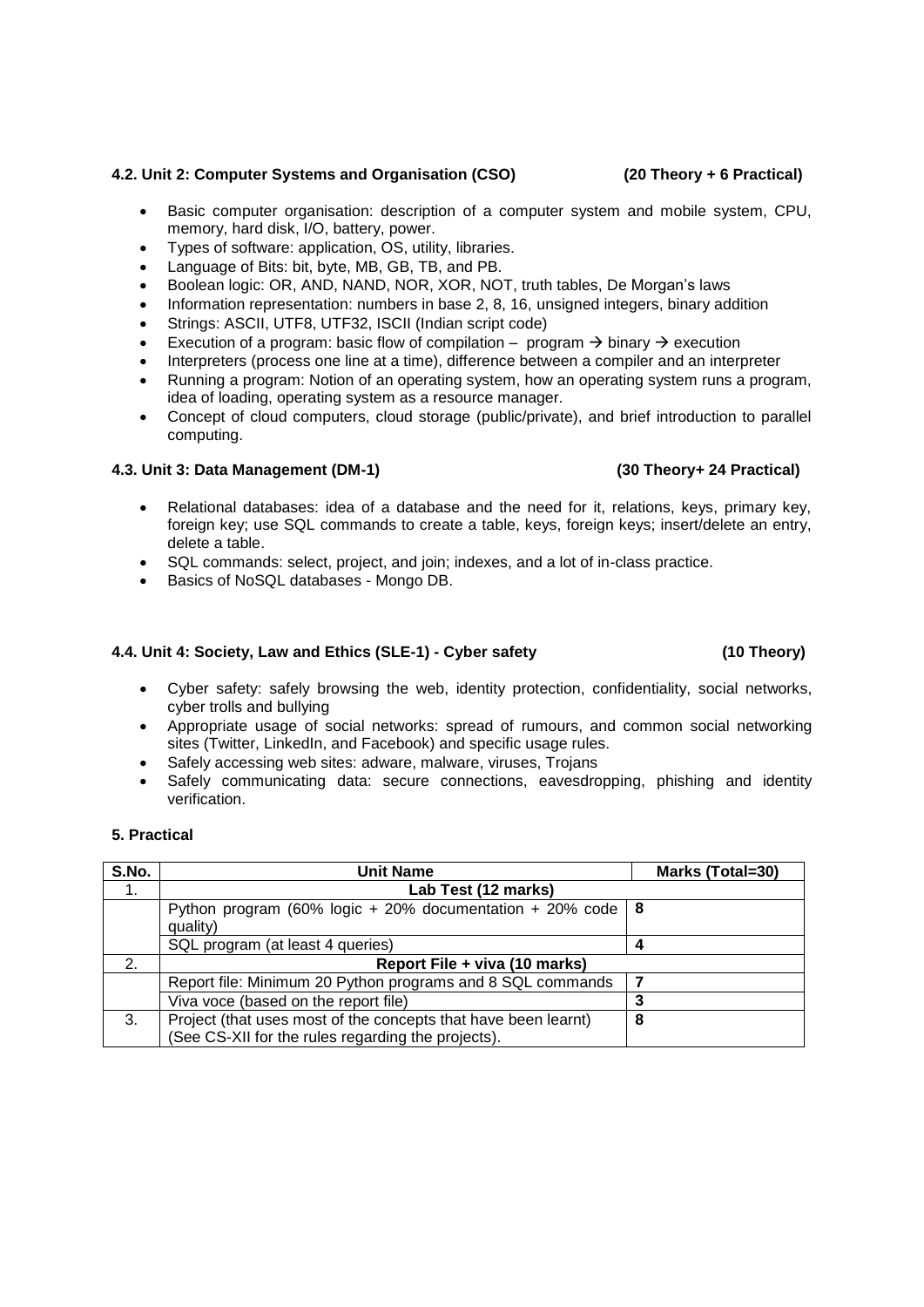**5.1. Programming in Python:** At least the following Python concepts should be covered in the lab sessions: expressions, conditionals, loops, list, dictionary, and strings. The following are some representative lab assignments.

- Find the largest and smallest numbers in a list.
- Find the third largest number in a list.
- Test for primarily.
- Find whether a string is a palindrome or not.
- Given two integers  $x$  and n, compute  $x^n$ .
- Compute the greatest common divisor and the least common multiple of two integers.
- Test if a number is equal to the sum of the cubes of its digits. Find the smallest and largest such numbers.

**5.2. Data Management: SQL Commands** At least the following SQL commands should be covered during the labs: create, insert, delete, select, and join. The following are some representative assignments.

- Create a student table with the student id, name, and marks as attributes where the student id is the primary key.
- Insert the details of a new student in the above table.
- Delete the details of a particular student in the above table.
- Use the select command to get the details of the students with marks more than 80.
- Create a new table (name, date of birth) by joining two tables (student id, name) and (student id, date of birth).
- Create a new table (order ID, customer Name, and order Date) by joining two tables (order ID, customer ID, and order Date) and (customer ID, customer Name, contact Name, country).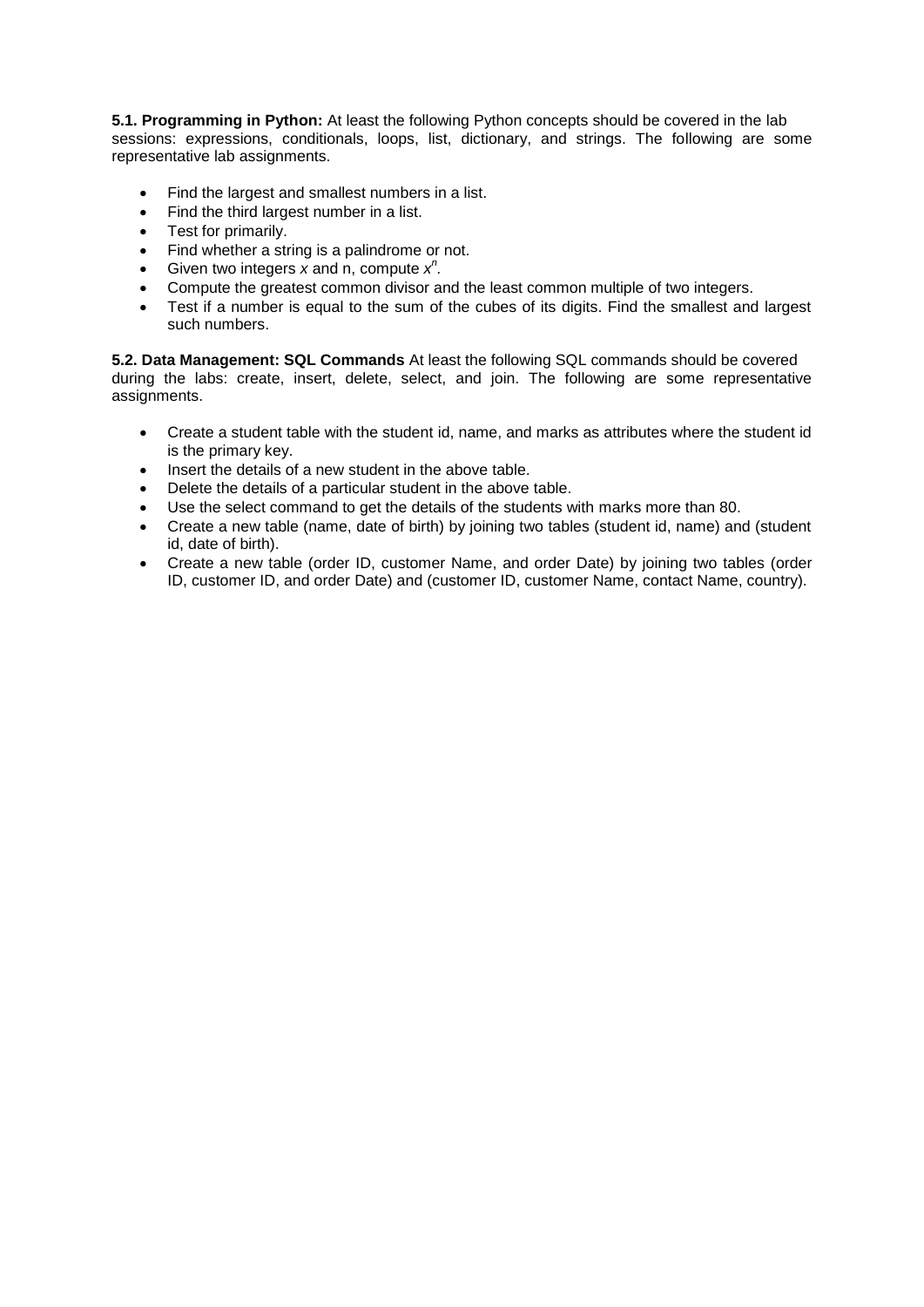# **Computer Science CLASS-XII Code No. 083**

# **Optional for the academic year 2019-20 and mandatory for the academic year 2020-21 onwards**

# **1. Prerequisites**

Computer Science- Class XI

# **2. Learning Outcomes**

- 1. Understand the concept of functions and recursion.
- 2. Learn how to create and use Python libraries.
- 3. Learn file handling.
- 4. Learn about the concept of efficiency in algorithms and computing in general.
- 5. Learn basic data structures: lists, stacks, and queues.
- 6. Get a basic understanding of computer networks: network stack, basic network hardware, basic protocols, and basic tools.
- 7. Connect a Python program with an SQL database, and learn aggregation functions in SQL.
- 8. Have a clear understanding of cyber ethics and cybercrime. Understand the value of technology in societies, gender and disability issues, and the technology behind biometric ids.

## **3. Distribution of Marks**

| Unit<br>No.      | <b>Unit Name</b>                           | <b>Marks</b> |
|------------------|--------------------------------------------|--------------|
| 1.               | Programming and Computational Thinking - 2 | 30           |
| 2.               | <b>Computer Networks</b>                   | 15           |
| $\overline{3}$ . | Data Management $-2$                       | 15           |
| 4.               | Society, Law and Ethics $-2$               | 10           |
| $\overline{5}$ . | Practicals                                 | 30           |
|                  | Total                                      | 100          |

## **4.1 Unit 1: Programming and Computational Thinking (PCT-2) (80 Theory + 70 Practical)**

- Revision of the basics of Python
- Functions: scope, parameter passing, mutable/immutable properties of data objects, pass arrays to functions, return values, functions using libraries: mathematical, and string functions.
- File handling: open and close a file, read, write, and append to a file, standard input, output, and error streams, relative and absolute paths.
- Using Python libraries: create and import Python libraries
- Recursion: simple algorithms with recursion: factorial, Fibonacci numbers; recursion on arrays: binary search
- Idea of efficiency: performance defined as inversely proportional to the wall clock time, count the number of operations a piece of code is performing, and measure the time taken by a program. Example: take two different programs for the same problem, and understand how the efficient one takes less time.
- Data visualization using Pyplot: line chart, pie chart, and bar chart.
- Data-structures: lists, stacks, queues.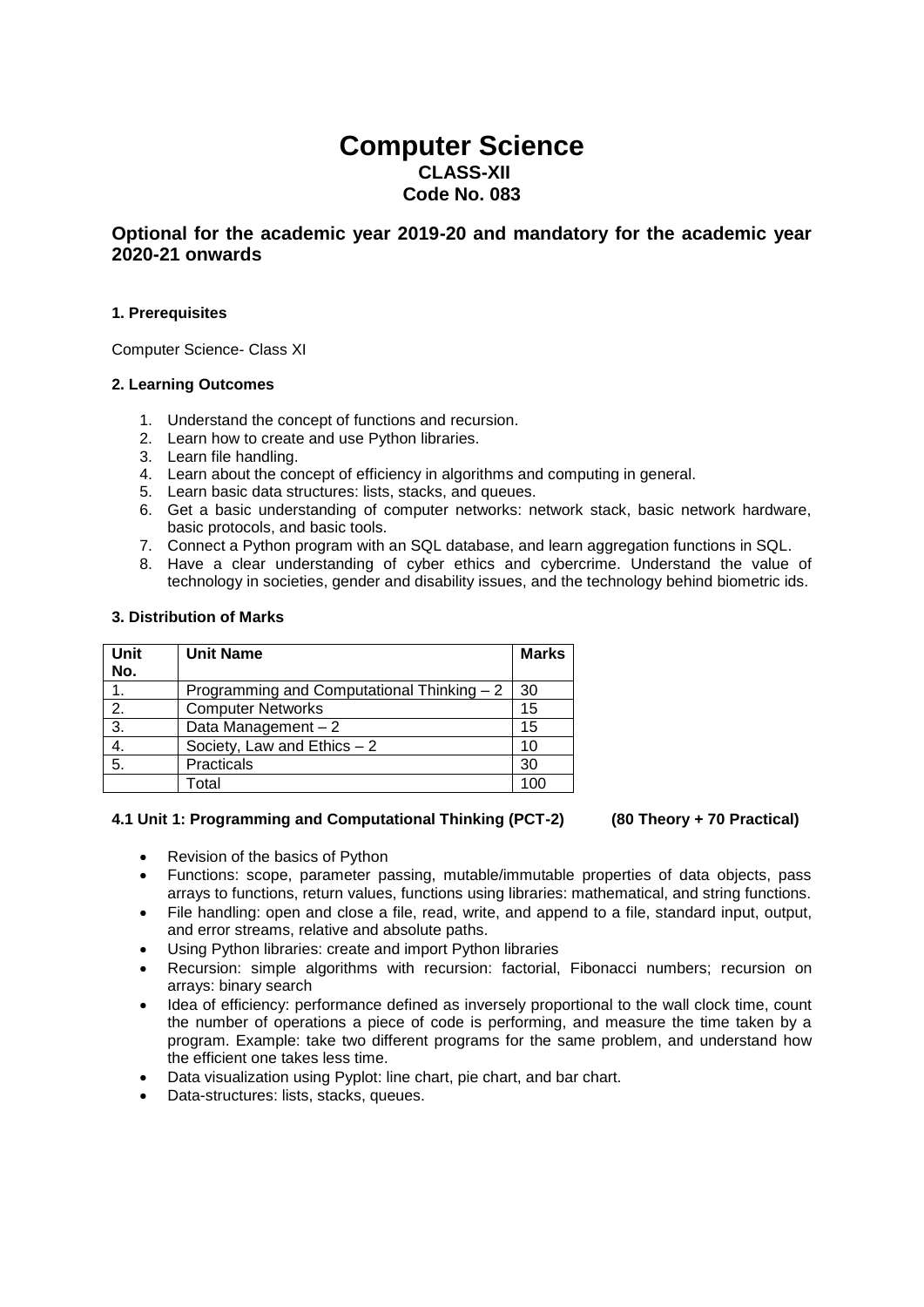# **4.2 Unit 2: Computer Networks (CN) (30 Theory + 10 Practical)**

- Structure of a network: Types of networks: local area and wide area (web and internet), new technologies such as cloud and IoT, public vs. private cloud, wired and wireless networks; concept of a client and server.
- Network devices such as a NIC, switch, hub, router, and access point.
- Network stack: amplitude and frequency modulation, collision in wireless networks, error checking, and the notion of a MAC address, main idea of routing. IP addresses: (v4 and v6), routing table, router, DNS, and web URLs, TCP: basic idea of retransmission, and rate modulation when there is congestion (analogy to a road network), Protocols: 2G, 3G, 4G, Wi-Fi. What makes a protocol have a higher bandwidth?
- Basic network tools: traceroute, ping, ipconfig, nslookup, whois, speed-test.
- Application layer: HTTP (basic idea), working of email, secure communication: encryption and certificates (HTTPS), network applications: remote desktop, remote login, HTTP, FTP, SCP, SSH, POP/IMAP, SMTP, VoIP, NFC.

# **4.3 Unit 3: Data Management (DM-2) (20 Theory + 20 Practical)**

- Write a minimal Django based web application that parses a GET and POST request, and writes the fields to a file - flat file and CSV file.
- Interface Python with an SQL database
- SQL commands: aggregation functions having, group by, order by.

# **4.4. Unit 4: Society, Law and Ethics (SLE-2) (10 Theory)**

- Intellectual property rights, plagiarism, digital rights management, and licensing (Creative Commons, GPL and Apache), open source, open data, privacy.
- Privacy laws, fraud; cyber-crime- phishing, illegal downloads, child pornography, scams; cyber forensics, IT Act, 2000.
- Technology and society: understanding of societal issues and cultural changes induced by technology.
- E-waste management: proper disposal of used electronic gadgets.
- Identity theft, unique ids, and biometrics.
- Gender and disability issues while teaching and using computers.

# **5. Practical**

| S.No. | <b>Unit Name</b>                                                         | Marks (Total=30) |  |
|-------|--------------------------------------------------------------------------|------------------|--|
| 1.    | Lab Test (10 marks)                                                      |                  |  |
|       | Python program (60% logic + 20% documentation + 20% code                 | 7                |  |
|       | quality)                                                                 |                  |  |
|       | Small Python program that sends a SQL query to a database and            | 3                |  |
|       | displays the result. A stub program can be provided.                     |                  |  |
| 2.    | Report File + viva(9 marks)                                              |                  |  |
|       | Report file: Minimum 21 Python programs. Out of this at least $4 \mid 7$ |                  |  |
|       | programs should send SQL commands to a database and                      |                  |  |
|       | retrieve the result; at least 1 program should implement the web         |                  |  |
|       | server to write user data to a CSV file.                                 |                  |  |
|       | Viva voce based on the report file                                       | 2                |  |
| 3.    | Project + viva (11 marks)                                                |                  |  |
|       | Project (that uses most of the concepts that have been learnt)           | 8                |  |
|       | Project viva voce                                                        | 3                |  |